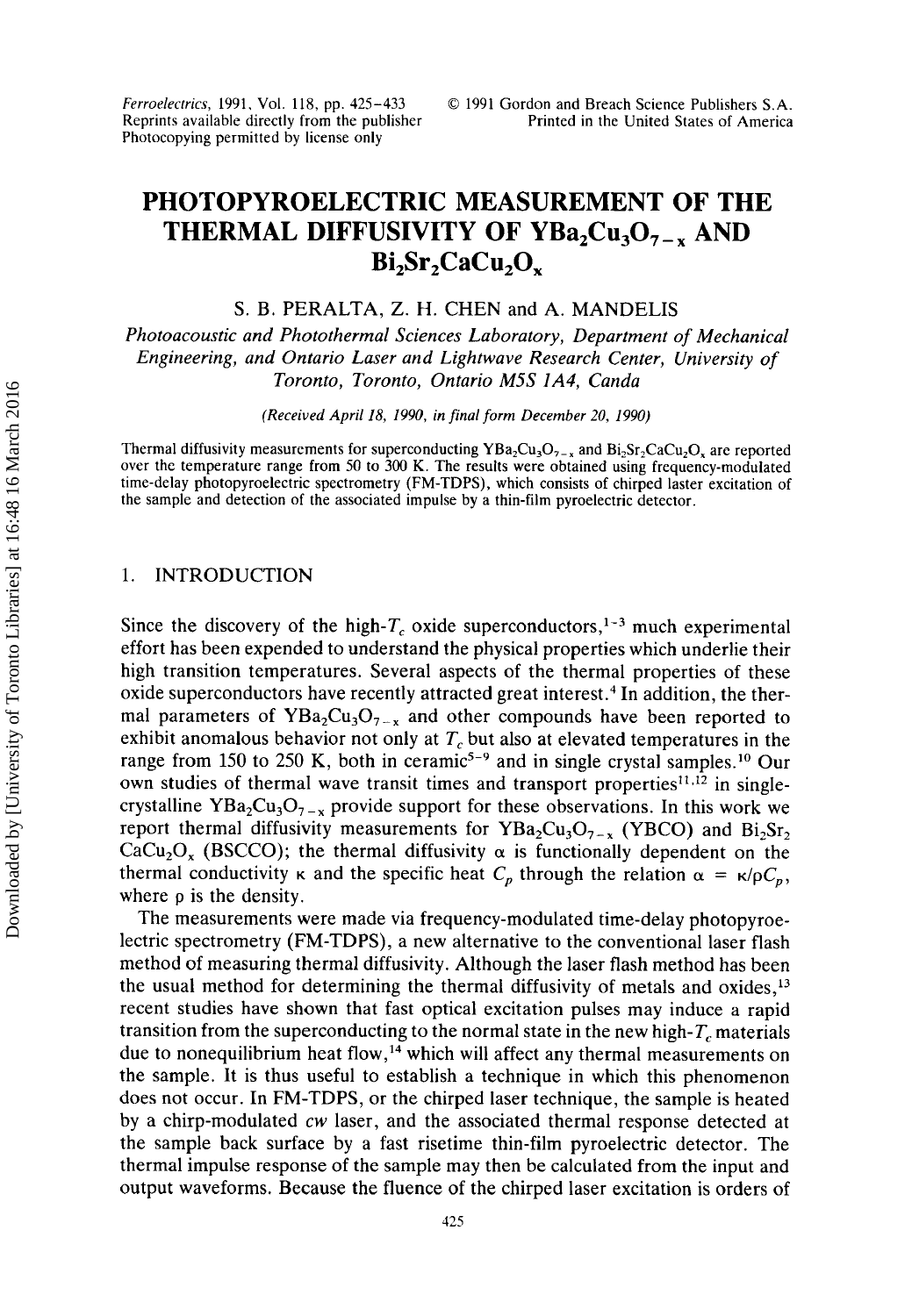magnitude lower than for pulsed lasers, the switching mechanism discussed above does not occur. Solution of the heat conduction equation for the sample-detector system yields a quantitative prediction for the temporal evolution of the induced heat pulse which can be compared to the experimental results, yielding the sample thermal diffusivity.

## 2. THEORETICAL

## *2a. Chirp Excitation*

In the chirped excitation technique,<sup>15,16</sup> a  $cw$  laser is modulated by a fast frequency sweep waveform  $x(t)$  before being focussed onto the sample. If the power spectrum  $G_{rr}(f)$  of the chirp is relatively flat across its frequency span, in the frequency domain the chirped excitation is equivalent to pulsed excitation. The equivalent pulse, in fact, approaches a Dirac delta function with increasing bandwidth of the chirp. If  $y(t)$  is the instantaneous response of the sample to the exciting chirp  $x(t)$ , the impulse response may then be obtained by Fast Fourier Transform (FFT) and correlation analysis techniques as follows.

The cross spectrum  $G_{xy}(f)$  and the input power spectrum  $G_{xx}(f)$  are given by

$$
G_{xy}(f) = F[x(t)] \times F[y(t)]^*
$$
 (1a)

$$
G_{xx}(f) = F[x(t)] \times F[x(t)]^*
$$
 (1b)

where  $F$  and  $F^*$  indicate the Fourier transform and its complex conjugate, respectively. The impulse reponse is then obtained from the relation

$$
h(t) = F^{-1}[G_{xy}(f)/G_{xx}(f)] \tag{2}
$$

**As** a consequence, the chirped excitation technique yields the equivalent of pulsed excitation, while retaining the advantages of low incident power densities and high source stability inherent in *cw* laser systems.

## *2b. Pyroelectric Detection*

Consider a pyroelectric detector with a thickness *d,* a pyroelectric coefficient *p* and a dielectric constant  $\epsilon$  in contact with the back surface of the sample. The current impulse response of the detector due to heat flow through a sample of thickness *<sup>1</sup>* may be obtained by a Green's function treatment,<sup>17</sup> yielding

$$
I(t) = \frac{p dA}{\epsilon t^{3/2}} \sum_{n=0}^{\infty} (-1)^n \beta_{32}^n (\tau_{1n}^{1/2} e^{-\tau_{1n}/4t} - 2 \tau_{2n}^{1/2} e^{-\tau_{2n}/4t} + \tau_3 n^{1/2} e^{-\tau_{3n}/4t}) \tag{3}
$$

The thermal coupling coefficients between adjacent layers *i* and j in the air-sampledetector-backing system (layers 1 to 4, respectively) are given by  $\beta_{ij} = (b_{ij} - 1)$ /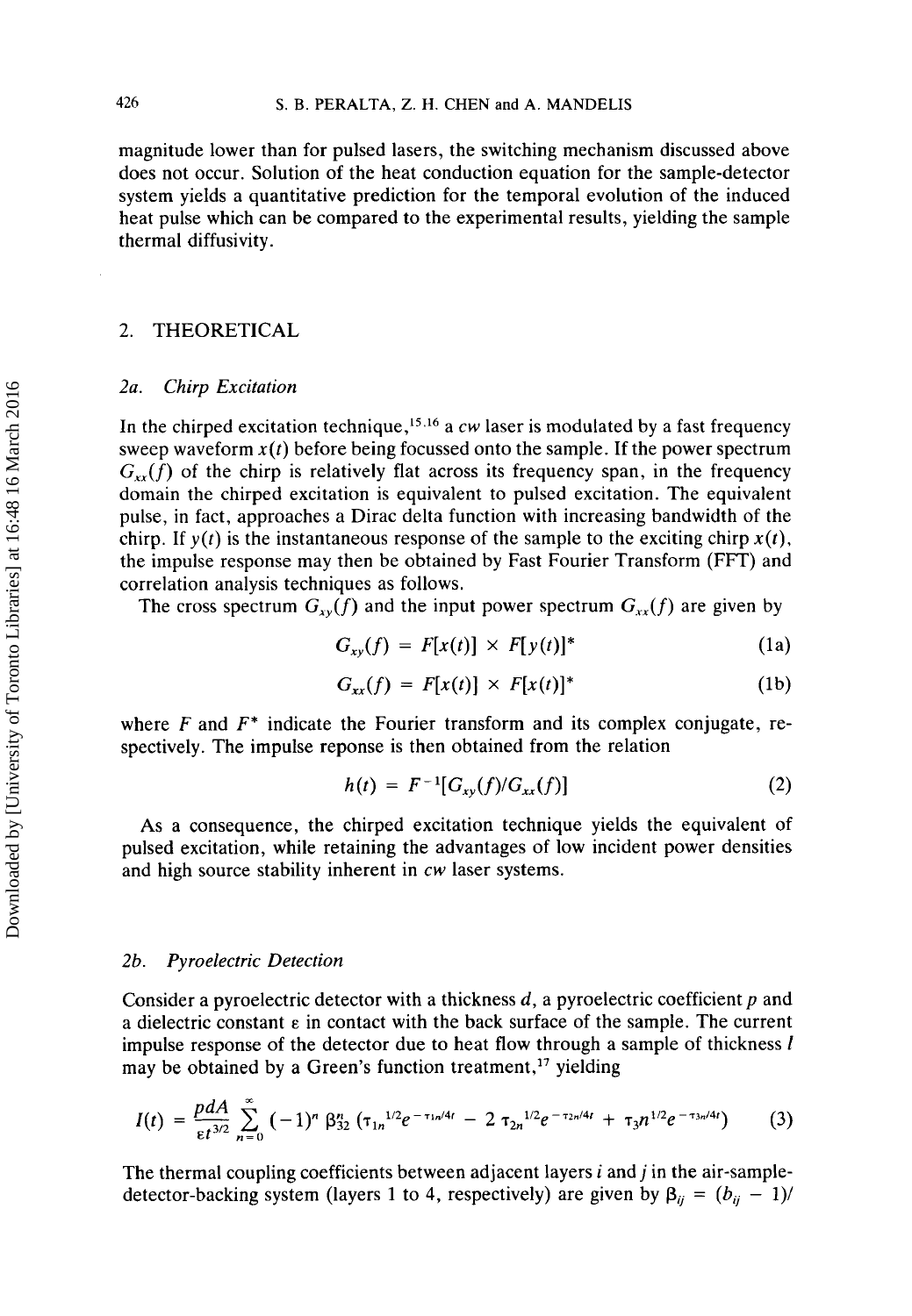$(b_{ij} + 1)$ , where  $b_{ij} = \kappa_i \alpha_j^{1/2} / \kappa_j \alpha_i^{1/2}$ . Here  $\kappa_n$  and  $\alpha_n$  are the thermal conductivities and diffusivities of the nth layer. The following definitions have been made:

$$
\tau_{1n}^{1/2} = \frac{2nd}{\alpha_3^{1/2}} + \frac{l}{\alpha_2^{1/2}}
$$
 (4a)

$$
\tau_{2n}^{1/2} = \frac{(2n+1)d}{\alpha_3^{1/2}} + \frac{l}{\alpha_2^{1/2}} \tag{4b}
$$

$$
\tau_{3n}^{1/2} = \frac{2(n+1)d}{\alpha_3^{1/2}} + \frac{l}{\alpha_2^{1/2}} \tag{4c}
$$

and **A** is a constant incorporating the static thermal properties of the samplepyroelectric system:

$$
A = -\frac{2(\alpha_3 \alpha_2)^{1/2}}{4\sqrt{\pi} \alpha_2 (b_{32} + 1)}
$$
 (5)

Equation **(3)** was derived under three approximations: a large thermal mismatch at the sample front surface  $(b_{12} \ll 1 \text{ or } \beta_{12} \approx -1)$ ; the use of a metal backing for the thin-film pyroelectric detector  $(b_{43} \gg 1 \text{ or } \beta_{43} \approx 1)$ ; and a sample that is thermally thick compared to the detector  $(\tau_2 \gg \tau_3)$ , where  $\tau_n$  is the time for a unit heat impulse to travel through the *n*th layer; equivalently,  $l^2/\alpha_2 \gg d^2/\alpha_3$ . All these approximations are valid for our experimental arrangement.

Thermal diffusivity information is readily available from either the peak delay time  $\tau_p$  or the zero-crossing point  $\tau_0$  of the pyroelectric current response.<sup>18,19</sup> The shape of these current responses depends on the thermal properties of the particular detector considered; for a polyvinylidene fluoride (PVDF) detector, as in our case,  $\alpha_3 = 8 \times 10^{-8}$  m<sup>2</sup>/s and  $\kappa_3 = 0.19$  W/m-K for detector thermal diffusivity and conductivity, respectively.20 Using these values in Equation **(3),** we obtain the curves shown in Figure 1. This shows the theoretical relationship between  $\tau_p$  and  $\tau_0$  and the parameter  $l^2/\alpha$ , for the case when  $\kappa = 1$  W/m-K. The peak time  $\tau_p$  is linear with  $l^2/\alpha$ , and  $\tau_0$  very nearly linear, with correlation coefficient *R* > 0.999.

We should point out that these curves are no longer linear (or valid) for  $l \approx 0$ , since the theoretical development here is limited to thermally thick samples. Similar to work with thermally thick pyroelectric detectors,<sup>21</sup> it is found that the  $\tau$  vs  $I^2/\alpha$ curves are identical for all values of  $\kappa$ . The absolute value of the thermal diffusivity may then be calculated using the slopes, through the relations

$$
\alpha_p = F_p \frac{l^2}{\tau_p}, \qquad \alpha_0 = F_0 \frac{l^2}{\tau_0} \tag{6}
$$

where  $F_p = 0.08$  and  $F_0 = 0.24$ ; these coefficients are dependent only on the pyroelectric properties of the detector. For a given sample, the thermal diffusivities  $\alpha_p$  and  $\alpha_0$  calculated from Equation (6) should correspond to each other, such that  $\alpha = \alpha_p = \alpha_0$ .

#### **3.** RESULTS AND DISCUSSION

The pyroelectric impulse responses were excited with 20 mW incident power from the 488 nm line of an **Ar'** laser. The *cw* beam was chirped by an acousto-optic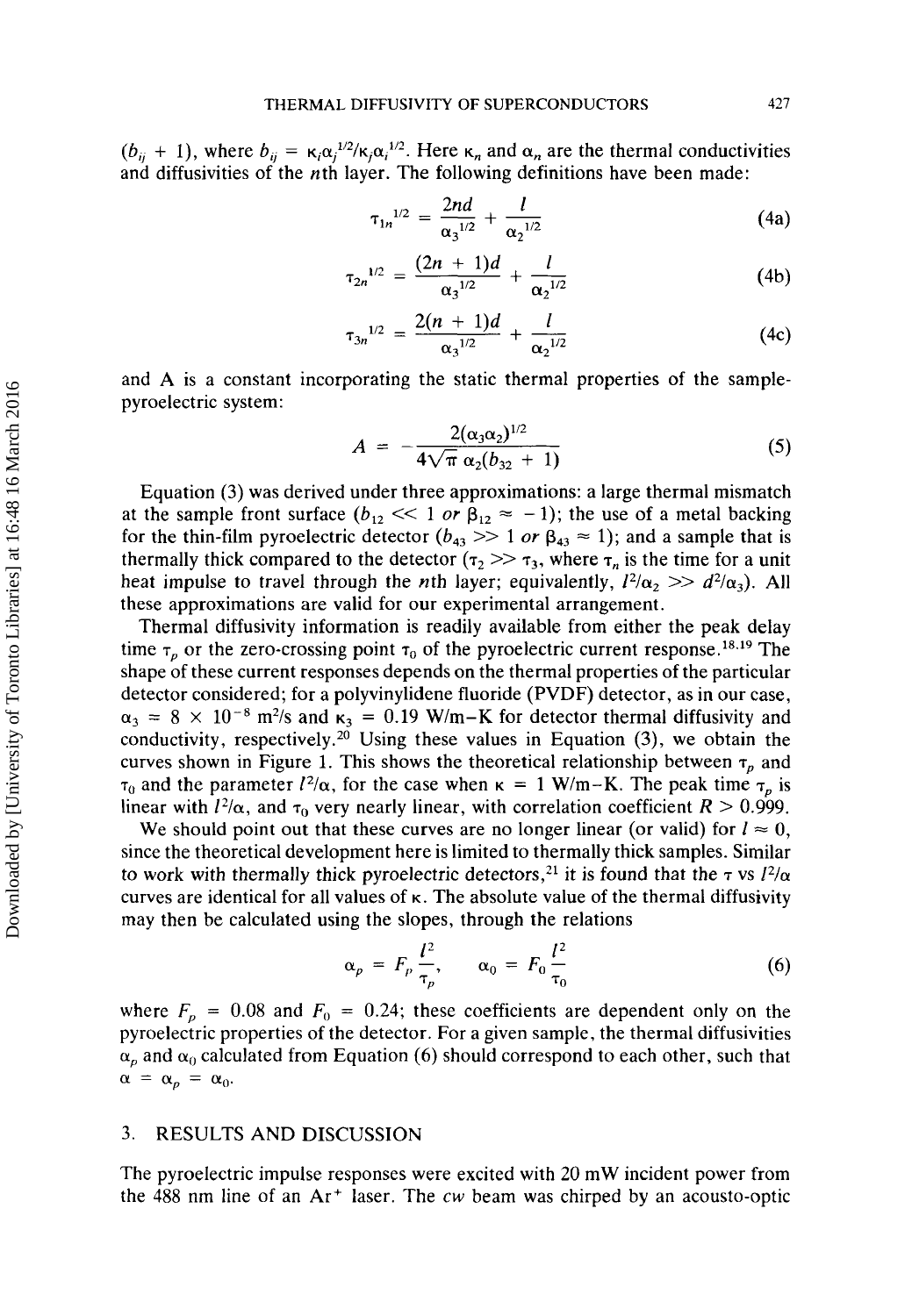

**FIGURE 1** Dependence of the peak time  $\tau_p$  and the zero-crossing time  $\tau_0$  on the parameter  $l^2/\alpha$ .

modulator driven by a waveform synthesizer before being focussed onto the sample front surface. The driver waveform had a flat power spectrum over the modulation bandwidth (1 to *5* kHz), so that the resulting chirped *cw* laser beam satisfied the criterion for mathematical equivalence to pulsed excitation.

The samples consisted of single-phase YBCO or BSCCO ceramic compounds, prepared by standard solid state reaction of the corresponding binary oxide and carbonate powders:  $Y_2O_3$ , BaCO<sub>3</sub> and CuO for the YBCO compounds and Bi<sub>2</sub>O<sub>3</sub>,  $CaCO<sub>3</sub>$ , SrCO<sub>3</sub> and CuO, for the BSCCO compounds. After mixing and pressing, the mixtures were heated for several hours before being cooled down again to room temperature. The pellets were roughly of size  $3 \times 3 \times 1$  mm<sup>3</sup>, and the presence of the single-phase element was confirmed. The superconducting transition for YBCO was at  $T_c = 75$  K and for BSCCO was at  $T_c = 81$  K.

Photopyroelectric (PPE) measurements were carried out with the sample and detector housed in a cryogenic system<sup>22</sup> with optical access through a vacuumsealed quartz window. The experimental temperature range was 50 to 300 K, monitored by a gold/iron-constantan thermocouple at the end of a copper cold finger to which the sample/detector holder was also attached. The detector consisted of a 28 pm PVDF film, surface-metallized with nickel electrodes and supported on a stainless steel backing. The YBCO samples were fixed to the detector by means of a thin thermal compound layer, whose contribution to the PPE signal was negligible above 50 K. It has been shown<sup>11</sup> that the response of the thin-film PVDF detector is nominally flat across the entire temperature range, such that the structure of the YBCO response is not affected. This is in contrast to a recent photothermal study<sup>23</sup> which was complicated by the fact that the piezoelectric detector exhibited marked changes in response throughout the temperature range involved. The output of the thin-film detector was fed to a fast current amplifier before being directed to *y(t)* system input of a Fast Fourier Transform analyzer.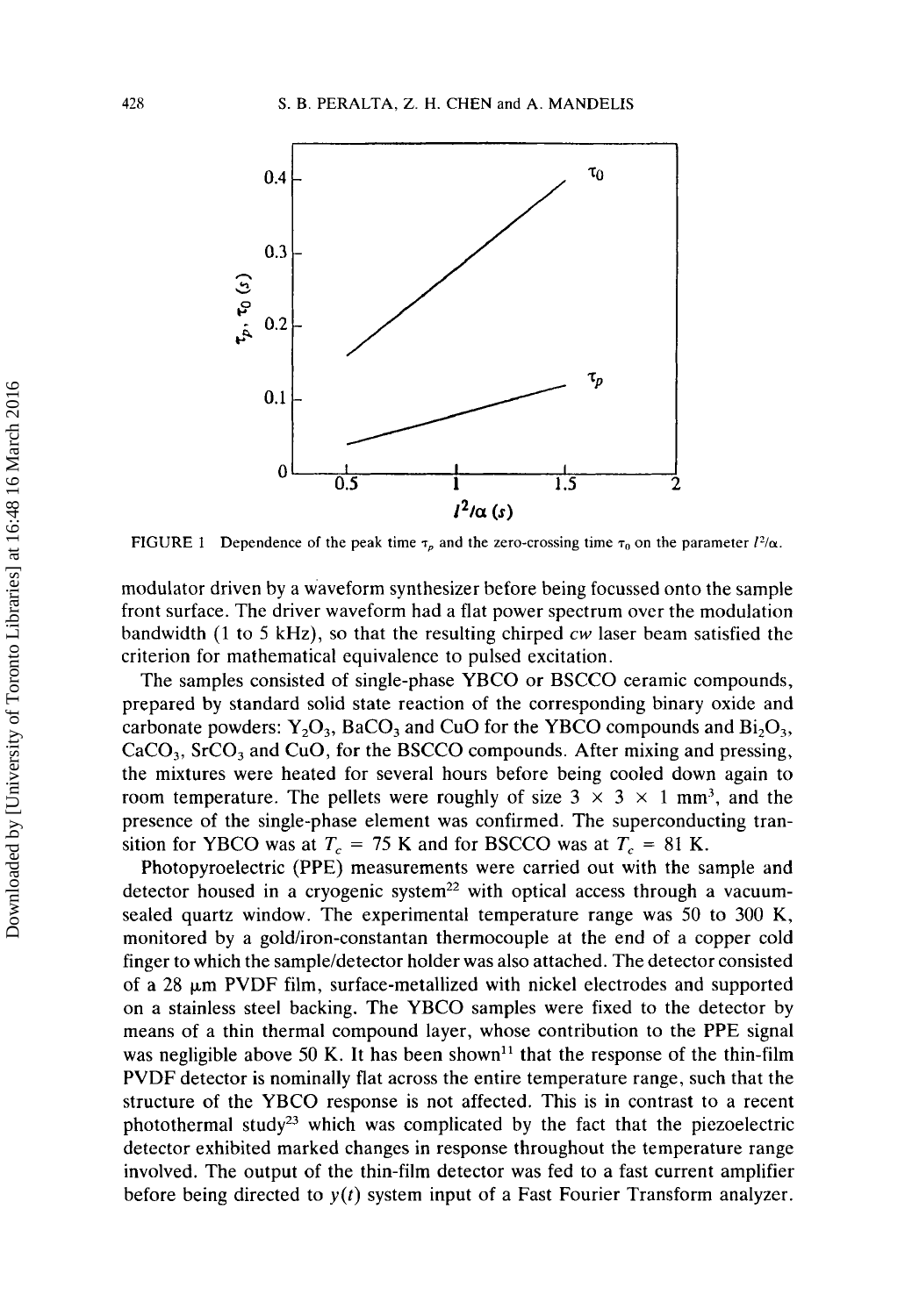The PPE current response was then recovered by correlation and FFT operations on  $x(t)$  and  $y(t)$  as discussed above.

Figure 2 shows representative thermal impulse responses at 300 K, 75 K and 50 K for a 964  $\mu$ m thick YBCO sample, normalized to unity at the peak value. The bandwidth for the chirped laser excitation was 1 kHz, and the responses have been processed by a digital noise filter. The same narrowing of the impulse response at lower temperatures was observed for a 422  $\mu$ m thick BSCCO sample. The spike in the PPE signal at early times  $(<50 \mu s$ ) is due to the detector response to light leakage onto the surface of the film. However, the fastest transit time through the



**FIGURE 2** Representative impulse responses  $h(\tau)$  for YBa<sub>2</sub>Cu<sub>3</sub>O<sub>7-x</sub> at  $T = 300$  K, 75 K and 50 K. Sampe thickness was  $964 \mu m$ ; excitation laser chirped from  $0-1$  kHz. The responses have been nor**malized at the peak.**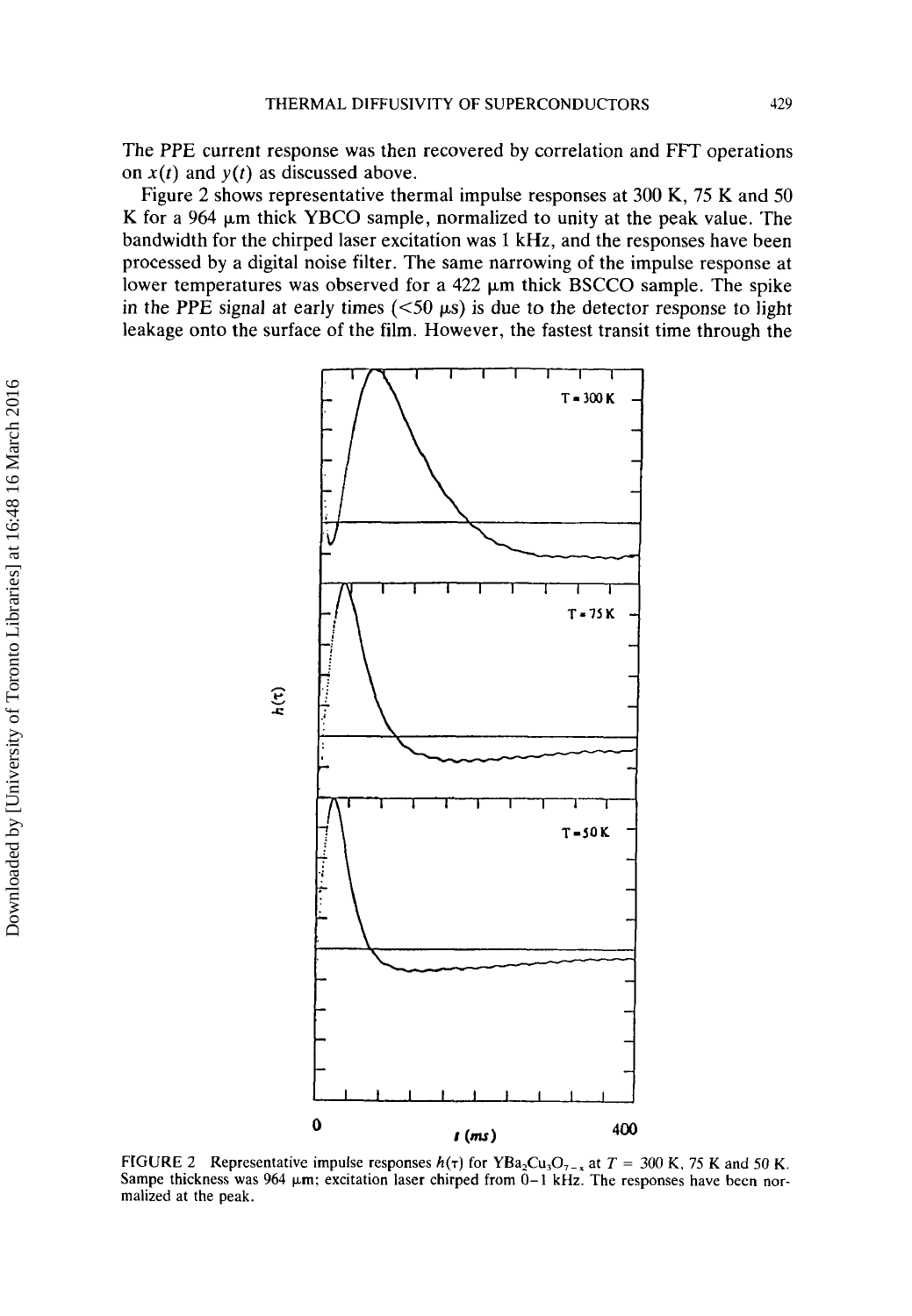sample is on the order of tens of milliseconds, and so the initial PVDF spike is negligible in our analysis.

The narrowing of the impulse response at lower temperatures is more evident in Figure 3, which shows the behavior of the peak time  $\tau_p$  and the zero-crossing time  $\tau_0$  of the impulse responses throughout the temperature range from 50 to 300 **K** for YBCO. A similar response was found for BSCCO. Because of the diffusive nature of thermal-wave propagation through the sample, any increase in  $\alpha$  leads to a narrowing of the pulse, and a faster arrival of the detected temperature change at the sample back surface. Narrowing of the temperature-time profile also leads to an increase in the amplitude of the signal, which is a reason for the normalization applied in Figure 2. This decrease in  $\tau_p$  and  $\tau_0$  at lower temperatures is thus indicative of a concomitant increase in the thermal diffusivity. The  $\tau_0$  curve, furthermore, exhibits a discontinuous jump at  $T_c$ ; the jump is also present in the  $\tau_p$ curve. Note that  $\tau_0$  is inversely proportional to  $\alpha_0$ , and thus proportional to  $C_p/\kappa$ . Although both  $\kappa$  and  $C_p$  change around the transition temperature, the thermal conductivity change is continuous,<sup>24,25</sup> and so the fractional jump  $\Delta\tau_0/\tau_0$  will be approximately equal to the fractional change in specific heat  $\Delta C_p/C_p$ . From this relation we may estimate the specific heat jump to be **6%** of the total specific heat. This value agrees well with other calorimetric measurements of the specific heat  $jump^{26-28}$  in YBCO.

Figure 4 shows the thermal diffusivity for YBCO, calculated from  $\tau_p$  and  $\tau_0$  using Equation (6). The thermal diffusivities calculated using either parameter are in excellent quantitative agreement with each other. The curves consistently exhibit a dip near the transition from the normal to the superconducting state; again, the effect is more pronounced with the  $\alpha_0$  curve, for the same reason discussed above



**FIGURE 3** Temperature dependence of  $\tau_p$  and  $\tau_0$  for **YBa<sub>2</sub>Cu<sub>3</sub>O<sub>7-x</sub>**. The arrow indicates the super**conducting transition temperature.**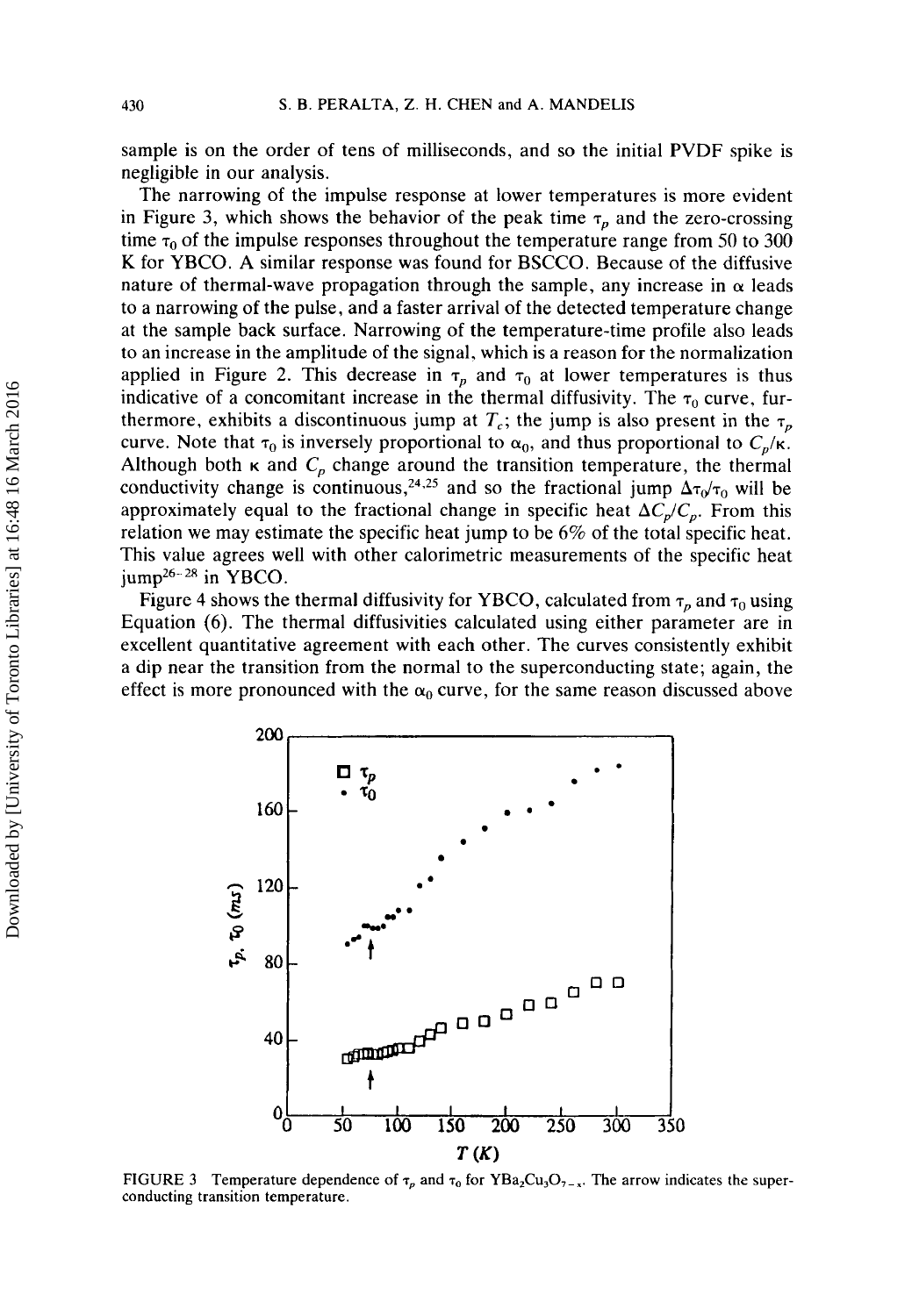

FIGURE 4 Temperature dependence of the thermal diffusivity of  $YBa_2Cu_3O_{7-x}$ . The arrow indicates the superconducting transition temperature.

for the  $\tau_0$  graph. The  $\alpha$  vs *T* profile is in good agreement with data obtained using photoacoustics and laser flash measurements,26 the latter measurements taken with a slow detector, whose response time was much slower than the switching time from the normal to the superconducting state. Our thermal diffusivity values are approximately 25% higher than for the photoacoustic/laser flash measurement; this result is quite good. considering the large spread of thermal parameters for different YBCO samples.<sup>29</sup> In the photoacoustic/laser flash measurements themselves, different YBCO samples yielded diffusivity curves with a spread of 25%.

Figure *5* shows the corresponding thermal diffusivity graph for BSCCO. While there has been no previous work on the temperature dependence of  $\alpha$  for BSCCO, our thermal diffusivity at **300** K is in excellent agreement with room temperature measurements of the diffusivity of single-crystal BSCCO fibers.<sup>30,31</sup> Similar to YBCO, the thermal conductivity has been found to change continuously<sup>32</sup> around  $T_c$ , and so the fractional change in specific heat can again be related to  $\Delta \tau_0/\tau_0$ . In contrast to the YBCO results, however, we detect no abrupt change in the thermal diffusivity or the  $\tau_0$  parameter around  $T_c$ ; this puts an upper limit of 1% on the fractional change of the specific heat  $\Delta C_p/C_p$  for our sample. The anomalous change in the thermal diffusivity in the **240** K region can be understood if we assume that the BSCCO compounds contain a parasitic concentration of CuO, **a** precursor in the preparation process. This compound is known to undergo a phase transition, ordering antiferromagnetically in the  $200-250$  K temperature range.<sup>33</sup> Other previous works have shown that some anomalous behavior in the thermal parameters of the oxide superconductors can be attributed to this and other parasitic compounds $^{34,35}$ such as BaCuO,.

In conclusion, we have measured the thermal diffusivity of  $YBa_2Cu_3O_{7-x}$  and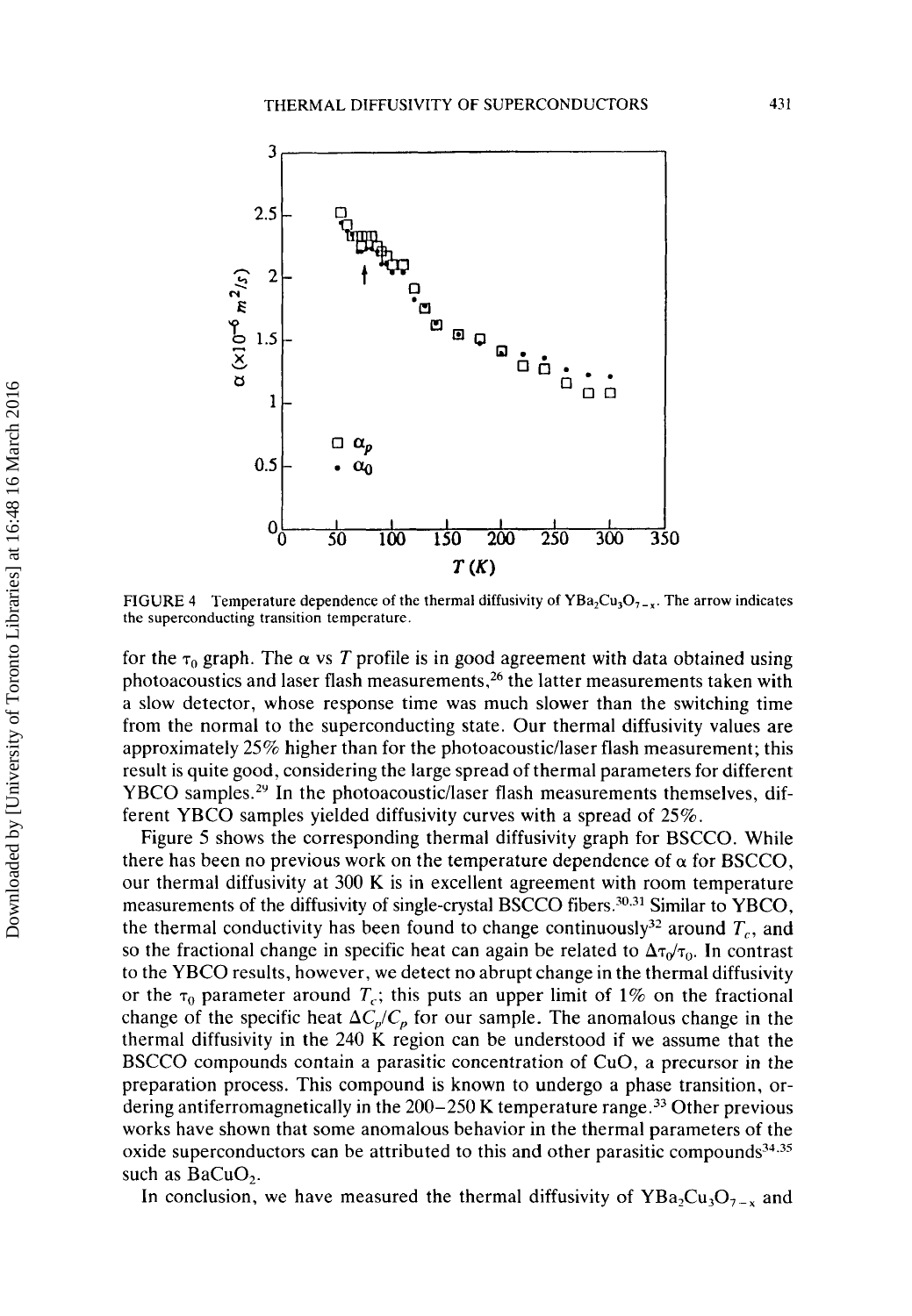

FIGURE 5 Temperature dependence of the thermal diffusivity of  $Bi_2Sr_2CaCu_2O_x$ . The arrow indicates the superconducting transition temperature.

 $Bi<sub>2</sub>Sr<sub>2</sub>CaCu<sub>2</sub>O<sub>x</sub>$  in the temperature range from 50 to 300 K. The techniques of chirped laser excitation and photopyroelectric detection, combined in FM-TDPS, have been shown to give results in excellent agreement with conventional means for measuring the thermal diffusivity.

#### ACKNOWLEDGEMENTS

This work was supported by the Ontario Laser and Lightwave Research Centre (OLLRC). We also thank **Dr.** Hans Coufal of IBM Almaden Research Center and **Dr.** M. **J.** G. Lee of the Department of Physics, University of Toronto, for providing the **YBCO** and BSCCO samples, respectively, used in this work.

#### REFERENCES

- 1. **J.** G. Bednorz and K. A. Muller, *Z. Phys. B, 64,* **189** (1986).
- 2. M. K. Wu, **J.** R. Ashburn. C. T. Torng, P. H. **Wang** and C. **W.** Chu, *Phys. Rev. Lett., 58,* 908 ( **19** 87).
- 3. C. W. Chu, P. H. Hor, R. L. Meng, **L.** Gao, Z. J. Huang and Y. Q. Wang, *Phys. Rev. Lett., 58,*  405 (1987).
- **4.** R. A. Fisher, **J. E.** Gordon and N. E. Phillips, *J. Superconductivity,* in press.
- 5. T. Laegreid, K. Fossheim, E. Sandvold and **S.** Julsrud, *Nature. 330,* 637 (1987).
- 6. R. Calemczuk, E. Bonjour, J. Y. Henry, L. **Forro,** C. Ayache, M. **J.** M. Jurgens, *Physica C,* **153- 155,** 960 (1988).
- 7. J. T. Chen, L. E. Wenger, C. J. McEvan and E. M. Logothetis, *Phys. Rev. Lett., 58,* 1972 (1987).
- 8. D. P. Almond, **E.** Lambson, *G.* A. Saunders and W. Hong, *J. Phys. F,* **17,** L221 (1987).
- 9. W. Yening, **S.** Humin, **S.** Jinsong, **S.** Ziran, G. Min, N. Zhongrnin and Z. Zhifang, *J. Phys. C,*  **20,** L665 (1987).
- 10. K. Fossheim, 0. M. Nes, T. Laegreid, C. N. **W.** Darlington, D. A. O'Connor and C. E. Gough,